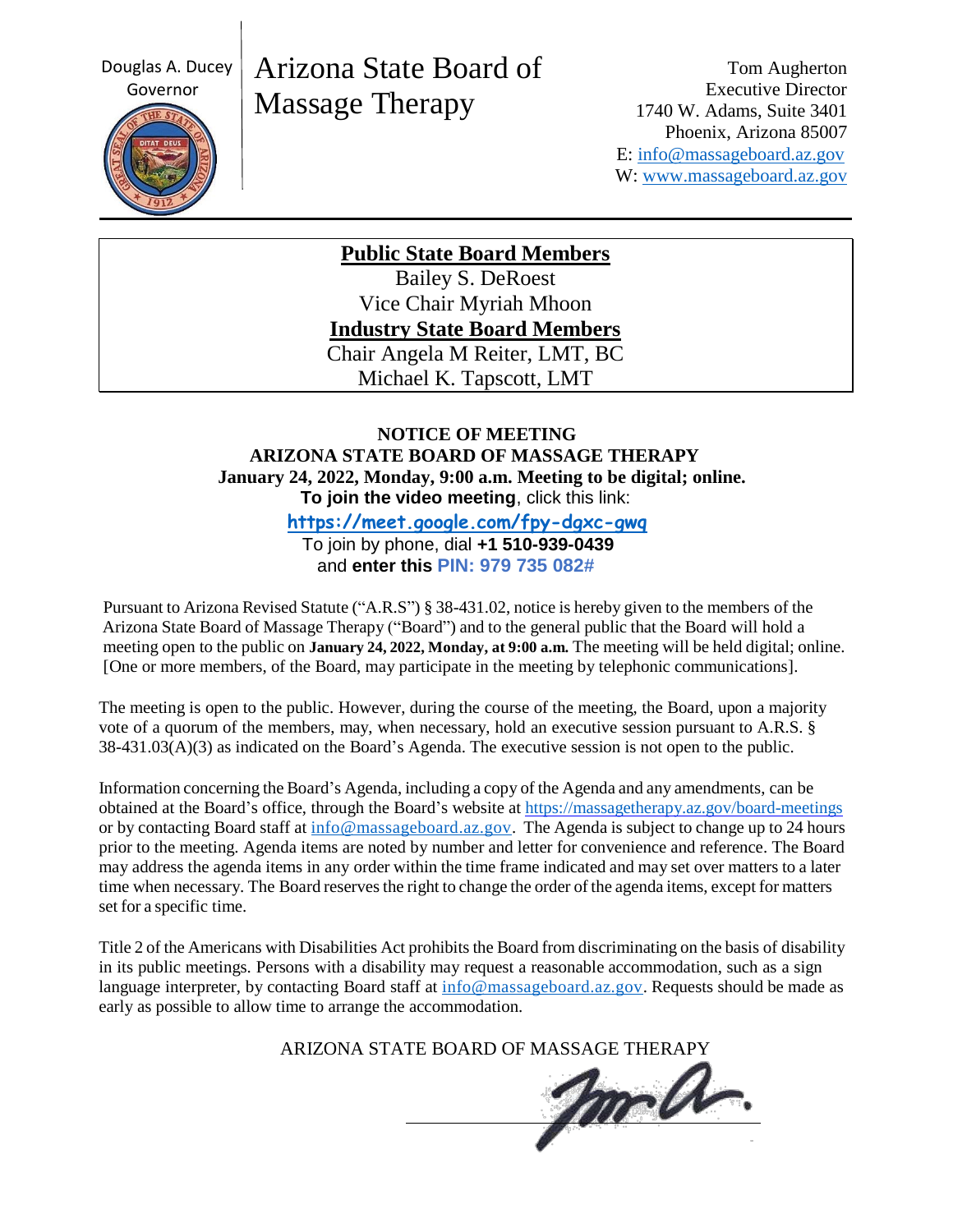Douglas A. Ducey Governor



Arizona State Board of Massage Therapy 1740 W. Adams, Suite 3401 Phoenix, Arizona 85007

 Email: [info@massageboard.az.gov](mailto:info@massageboard.az.gov) Website: [www.massageboard.az.gov](http://www.massageboard.az.gov/)

Angela M. Reiter, LMT, BC - Chair Myriah Mhoon - Vice Chair Bailey S. DeRoest Michael K. Tapscott, LMT Vacant, Public Member

# **Monday, January 24, 2022 at 9:00 a.m. Board Meeting Agenda**

 *(Meeting to be digital; online)* Amended 1-20-22, 3:30pm

*DUE TO THE ONGOING COVID PANDEMIC AND, PURSUANT TO CURRENT RECOMMENDATIONS, IT IS ENCOURAGED THAT ANY PERSON WHO WISHES TO ATTEND THE STATE BOARD MEETING PARTICIPATE VIA VIDEOCONFERENCE. A PERSON WISHING TO ATTEND DIGITALLY MAY:*

> **Join the video meeting**, click this link:  **<https://meet.google.com/fpy-dgxc-gwq>**

 **To join by phone**, dial **+1 510-939-0439** and **enter this PIN 979 735 082#**

**NOTE:** The Chair of the Arizona State Board of Massage Therapy ("Board") reserves the right to change the order of items published on this agenda, except for public hearings set for a specific time. During the Board meeting, and upon a vote of the majority of a quorum, the Board may go into Executive Session to obtain legal advice from the Board's attorney(s) pursuant to Arizona Revised Statute ("A.R.S.") § 38-431.03(A)(3) on any items listed on the agenda. All meeting attendees whose presence is not required in an Executive Session may remain in the board meeting room when the Board withdraws to chambers for an Executive Session. Any and all legal action by Board members will only take place in Open Session.

In accordance with the Open Meeting Law, the Board has a civility policy that prohibits any type of disorderly conduct that disrupts the Board from carrying out its business. Individuals found violating this policy will be asked to modify their behavior and act civilly, and if the disorderly conduct continues, the person may be removed from the meeting.

**The Americans with Disabilities Act:** Persons with disabilities may request reasonable accommodations, such as sign language interpreters. Requests should be made as early as possible to allow time to arrange the accommodation. This document is available in alternative format upon request.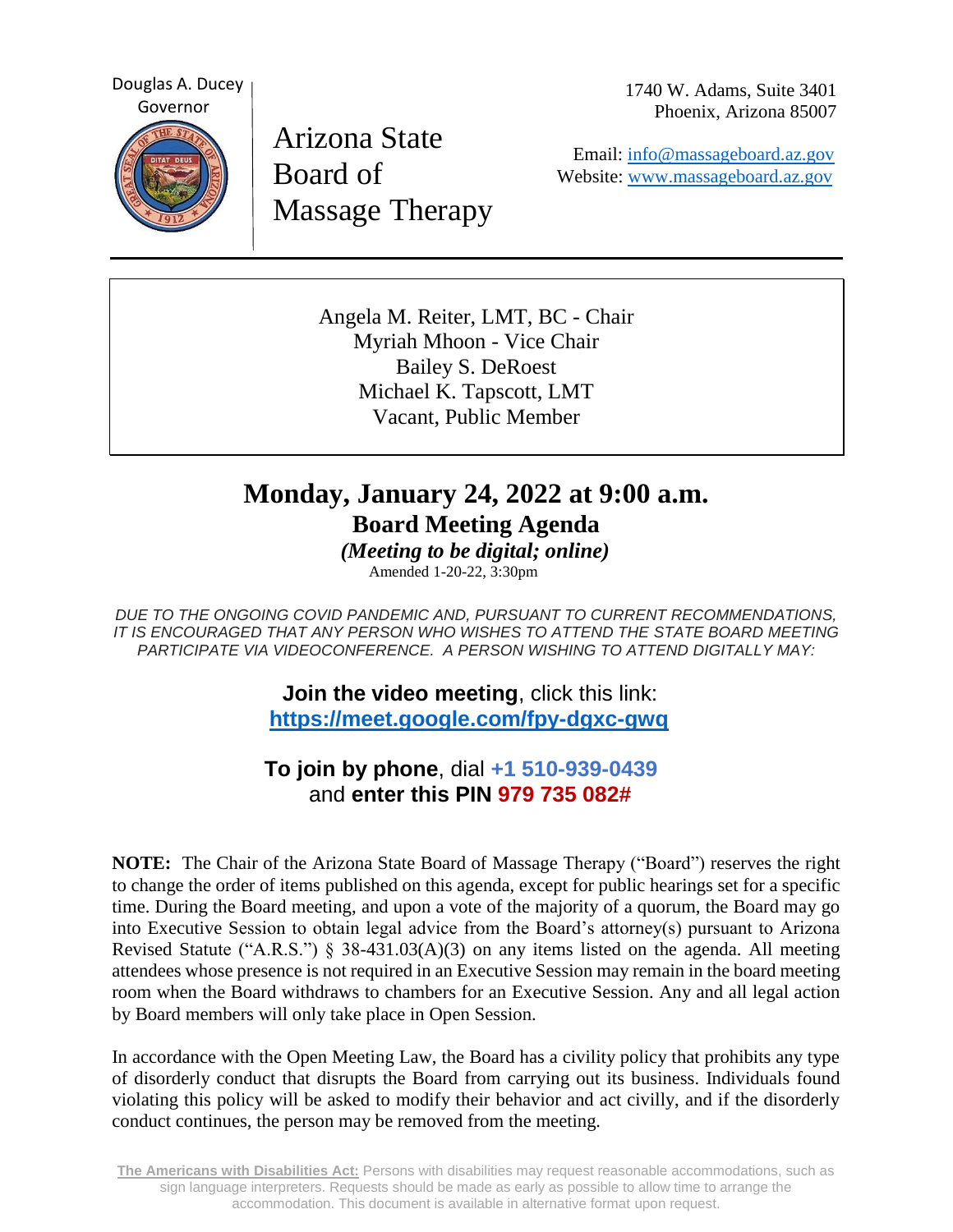Board Meeting Agenda January 24, 2022 Page 2

### **I. CALL TO ORDER – Chair**

#### **II. ROLL CALL – Andrea Cisneros, Minutes Administrator**

#### **III. CALL TO THE PUBLIC – Chair**

Pursuant to A.R.S. § 38-431.01(H), the Board may make an open call to the public during a public meeting, subject to reasonable time, (*three minutes*), place and manner restrictions, to allow individuals to address the public body on any issue within the jurisdiction of the public body. However, members of the Board are not allowed to discuss or take legal action on matters raised during an open call to the public unless the matters are properly noticed for discussion and legal action. The Board, however, may ask staff to review a matter or may ask that a matter be put on a future agenda.

#### **IV. DECLARATION OF CONFLICTS OF INTEREST – A.R.S. § 38-503 – Chair**

## **V. REVIEW, DISCUSSION AND POSSIBLE ACTION ON BOARD MEETING MINUTES – Chair**

A. Discussion and approval of the Massage Board Open Minutes from the December 20, 2021 monthly meeting.

#### **VI. REVIEW, DISCUSSION AND POSSIBLE ACTION REGARDING ANNUAL ELECTION OF BOARD OFFICERS PURSUANT TO A.R.S. § 32-4203(9) – Chair**

- A. Nomination and Election of Board Chair
- B. Nomination and Election of Board Vice Chair.

#### **VII. ITEMS FOR BOARD REVIEW, DISCUSSION AND POSSIBLE ACTION – Chair**

Upon a vote of the majority of a quorum, the Board may go into Executive Session, pursuant to A.R.S. § 38-431.03(A)(2) to discuss or consider records exempt, by law, from public inspection, including the receipt and discussion of information or testimony that is specifically required to be maintained as confidential by state or federal law.

- A. Formal Hearing(s)
	- 1. Case No. 22-123; Timothy Williams, MT Lic. #15826
	- 2. Case No. 22-120; Charles Peck, MT Lic. #07703
	- 3. Case No. 22-133; Adrian Hernandez, MT Lic. #24483
	- 4. Case No. 21-163; James Sailer, MT Lic # 16208
	- 5. Case No. 21-106; Alphonso Rodgers, MT Lic # 07324